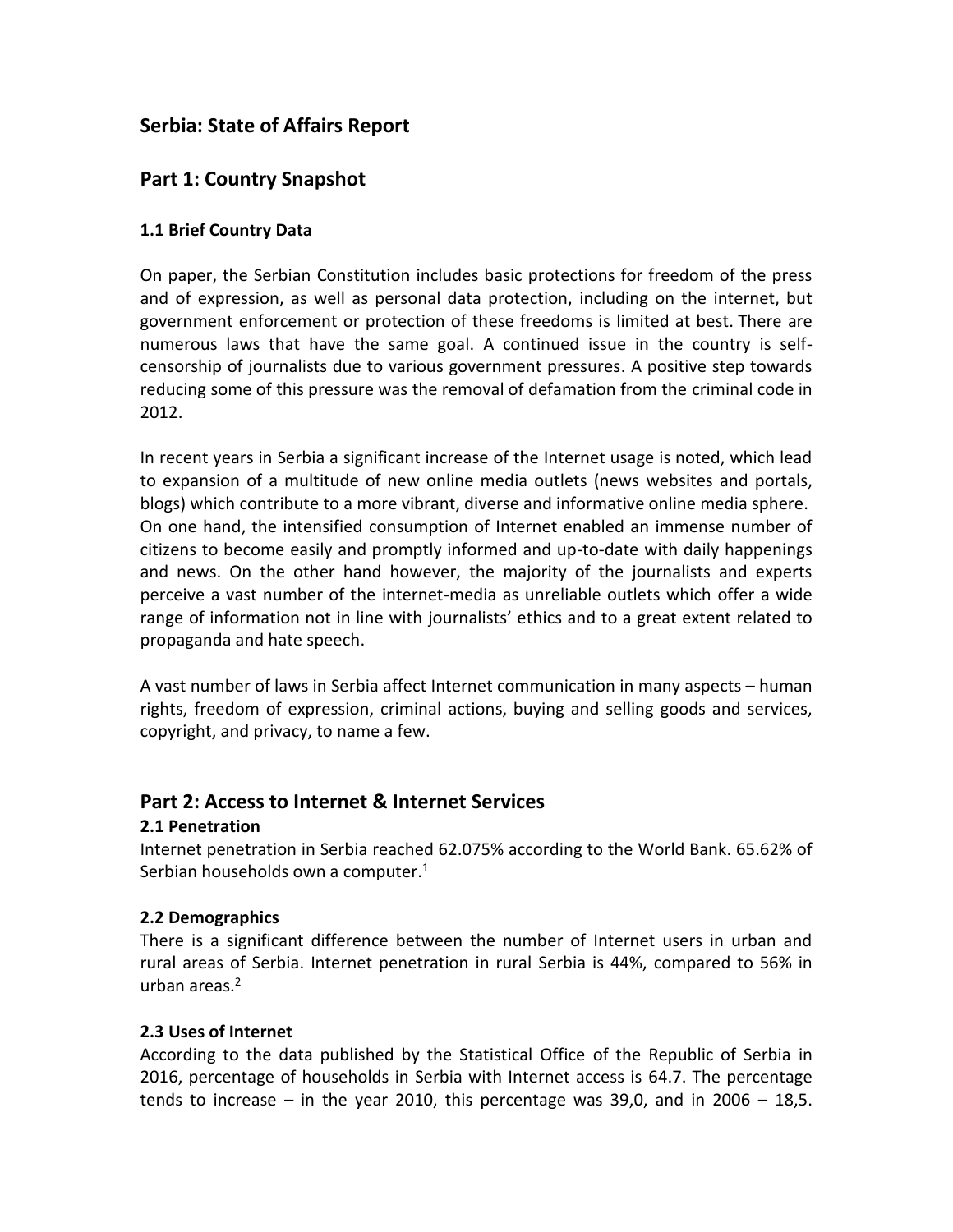Almost all (99.5%) of the households with Internet access had broadband (fixed or mobile) connection to the Internet. The usage of the social media is also increased; there are more than 2 million Facebook profiles. According to Facebook, there are 3,800,000 active Facebook users, and on the other hand 2,400,000 active social media users accessing social media on a mobile device.

### **2.4 Barriers to access (ex. Government, poverty, etc)**

The main barrier to Internet access is poverty. In rural areas in Serbia many households do not have a computer and therefore limited access to Internet. This is different in urban areas, where almost all households with a computer have an access to Internet.

# **Part 3: ICT Actors & Infrastructure**

### **3.1 Fixed, Mobile and International Telecommunications**

#### **Fixed Communication**

Fixed-broadband communication subscriptions are mostly reduced, mainly because of the popularity and ease of mobile communication. According to data collected from Statistical Office of the Republic of Serbia, there are 37.33 fixed-telephone subscriptions per 100 inhabitants.

#### **Mobile Connection**

Mobile cellphone subscriptions in Serbia are high, with a rate of 122.13 subscriptions per 100 habitants. There are 15.57 fixed (wired) broadband subscriptions per 100 inhabitants (61.12 active mobile-broadband subscriptions per 100 inhabitants) the majority of mobile subscriptions (61%) are pre-paid packages and only 23% of subscriptions were for 3G connections as of 2014.<sup>3</sup> (Percentage of total mobile subscriptions that are pre-paid- 66%, percentage of total mobile subscriptions that are post-paid- 34%, percentage of mobile subscriptions that are 3g connections- 19%)

#### **International Communication**

International internet bandwidth per Internet user in Serbia (Bit/s) 112,372

# **Part 4: Regulatory ICT Policy**

#### **Regulatory authority of electronic media**

The independent regulatory organization with the aim of: effective implementation of the established policy in the field of media services in the Republic of Serbia; improvement of the quality and diversity of electronic media; contribution to the preservation, protection and development of freedom of opinion and expression; protection of the public interest in the field of electronic media and the protection of users of electronic media, in accordance with the provisions of the electronic media.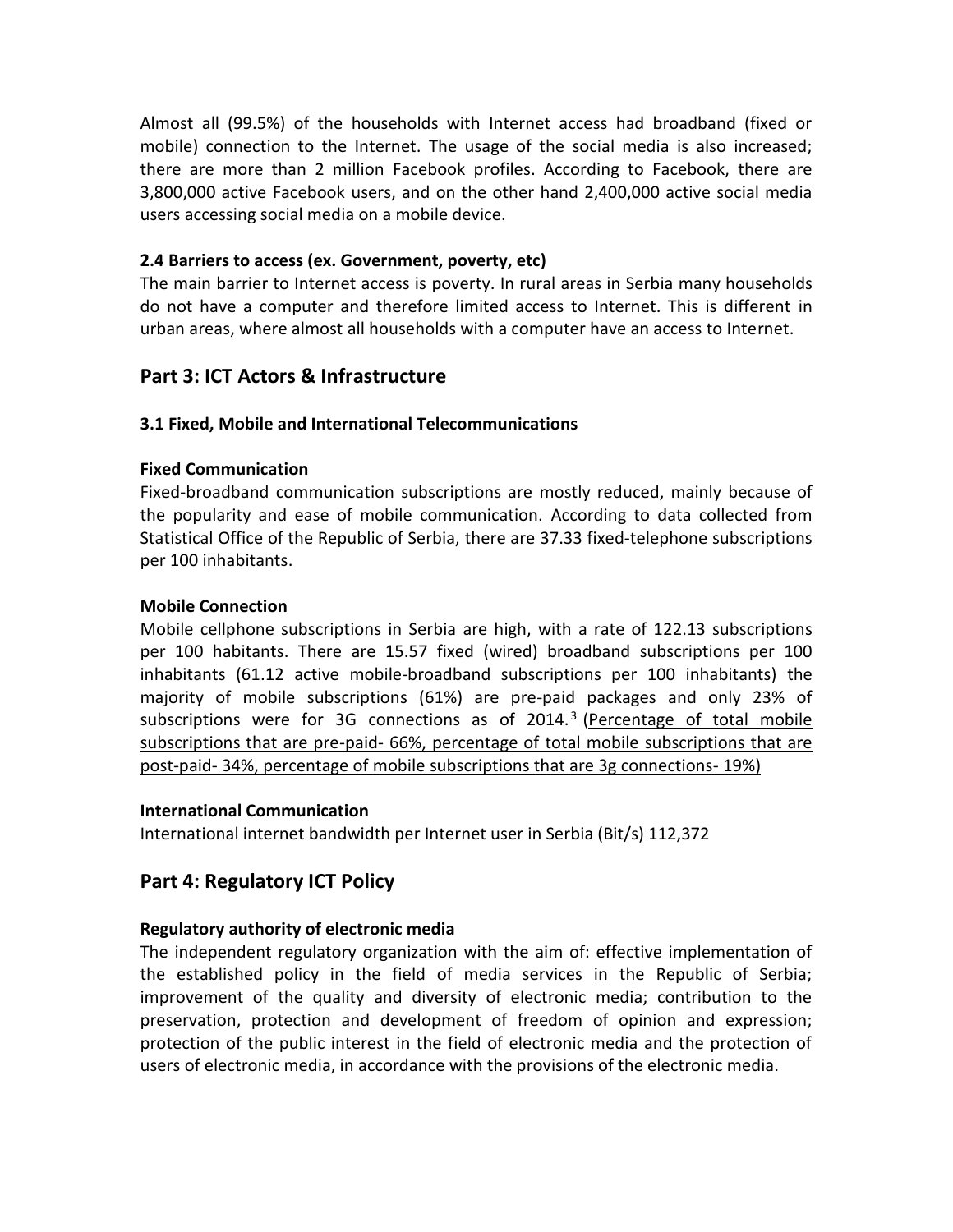### **Regulatory agency for electronic communications and postal services (RATEL)**

Established in 2010 by the Electronic Communications Law. RATEL is an independent organization, with the status of a legal entity, which shall exercise authority to implement electronic communications policy. This includes encouraging market competition of electronic communications networks and services, improvement of network capacity and quality of services, and the protection of interests of electronic communications users, in line with the provisions of the Law and by-laws adopted in accordance with the Law.

# **The Press Council**

The Press Council is an independent, self-regulatory body that brings together publishers, owners of print and online media, news agencies and media professionals. It was established to monitor fulfillment of the Journalist's Code of Ethics, and solving complaints made by individuals and institutions related to media content. The Press Council is also authorized to mediate between aggrieved individuals, institutions and editorial staff. Further more the Council is able to issue public warnings in cases of violation of ethical standards as defined by the Journalist's Code of Ethics. The Press Council is engaged in the education of media professional to act in accordance with the Journalist's Code of Ethics and works to strengthen the role of media in Serbia.

# **Part 5: Information Security, Data Protection and Privacy**

Cyber security can no longer be considered separate from security in the real world. The damage arising from cyber-attacks is very real and has real consequences in the offline world. Nevertheless, because of the unique characteristics of technology, and the types, perpetrators and victims of such attacks, the issue of cyber security demands the special attention of all those involved in the Internet.

Specific legislation pertaining to cybercrime is mandated through the following legal instrument: - Criminal Code art. 298-304a. (CHAPTER TWENTY SEVEN - CRIMINAL OFFENCE AGAINST SECURITY OF COMPUTER DATA). But Serbia does not have any specific legislation and regulation regarding cybersecurity and compliance requirements. - Administrative Agency for Joint Service of Government Authorities performs the tasks of managing security risks in information-communication systems of public administration bodies, protecting the public administration network and data, cooperation and coordination related to information security.

Serbia does not have any officially recognized national (and sector specific) cybersecurity frameworks for implementing internationally recognized cybersecurity standards.

Serbia is one of the few countries in Europe without a Computer Emergency Response Team (CERT) whose aim is to provide rapid response to cyber security threats and incidents.<sup>1</sup>

<sup>1</sup> http://www.osce.org/serbia/170361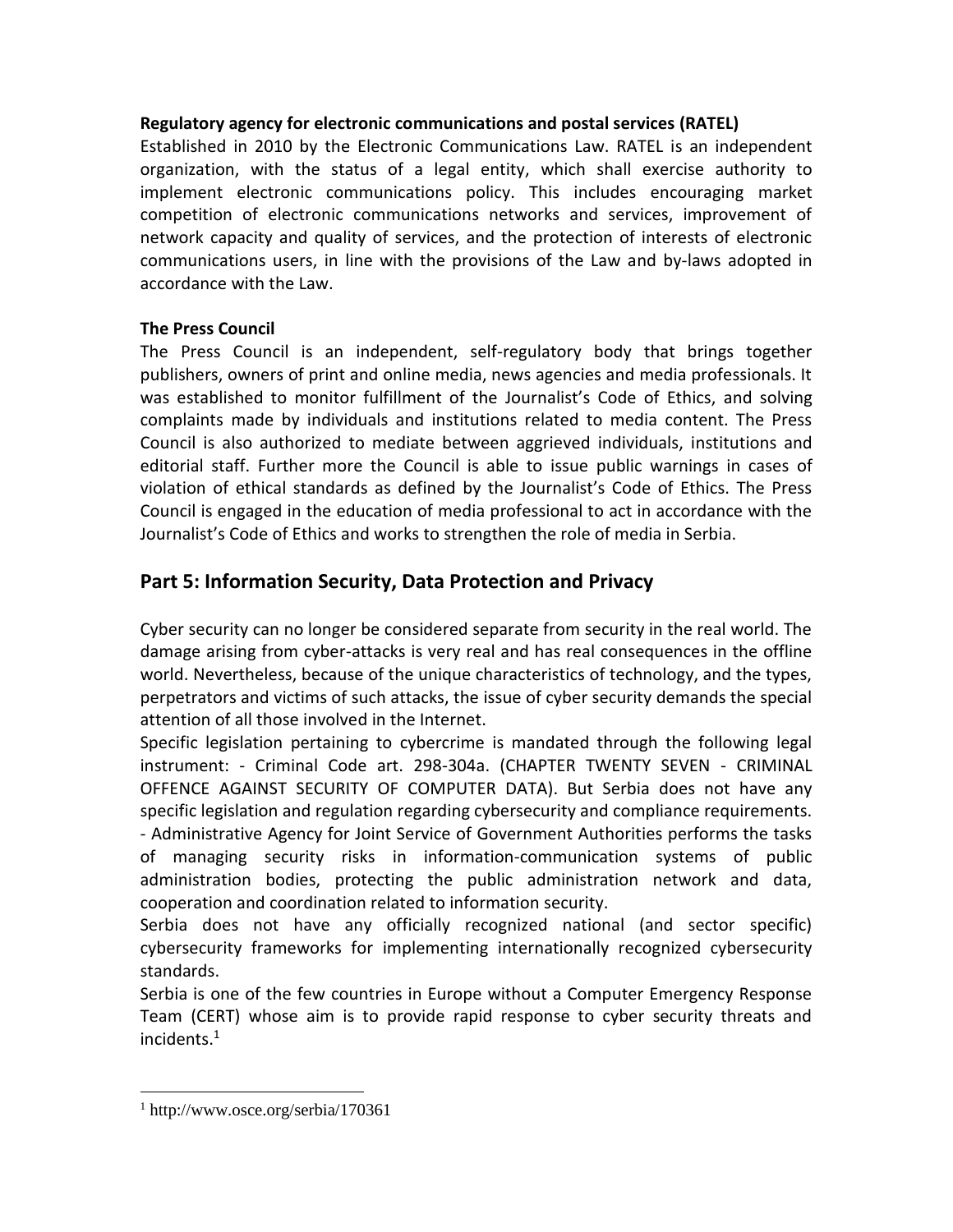Serbia does not have any officially recognized national cybersecurity strategy. However, Serbia adopted a development strategy for Information Society in the Republic of Serbia by 2020 which has six priorities for development. One of the strategy priorities is Information Security, which will have to be developed by improving legal and institutional framework, critical infrastructure protection, fight against cybercrime and scientific, research and development work.

The Action plan (2013-2014) determines activities for the cybersecurity improvement in Serbia. The competent institution for proposing strategic and action plan documents in the area of information society is Ministry of Trade, Tourism and Telecommunications.<sup>2</sup>

# **5.2 Types of attacks, actors, and those targeted**

Serbia is also not immune to cyber threats. Last year, websites of official institutions and the media were victims of a direct distributed-denial-of-service (DDoS) attack in the aftermath of an incident at a football match with Albania. In a country like Serbia, where more than 50% of the population has Internet access, citizens are increasingly relying on global IT networks in their daily life. Benefits of using the Internet are accompanied by risks which require joint efforts from government and academic institutions, civil society organizations and businesses. Currently the country does not have operational or legislative mechanisms to deal with them. - The Government of Serbia had big problems with hackers attaks in recent years.It seems that cyber criminals hacked the Serbian State's network, accessed to the identities of almost all Serbians, which are now exposed to risks of frauds and identity theft. Five hackers have claimed they hacked the internet backbone of the Serbian Identity system and stolen ID numbers of almost all citizens of Serbia. Though the has not been confirmed by the Serbian authorities, the hackers have leaked a screenshot of what seems to be details of Serbian citizens.<sup>3</sup>

- Recently media organizations have become a very popular target for cyber attacks – attacks carried out by hacker-activists or by criminals, who infiltrate the targets to facilitate online fraud schemes. (the most famous example is attack on Peščanik media .)

Vladimir Radunovic Director of Cyber-security and E-diplomacy Programmes thinks that ''the money one needs to invest into organizing a cyber-attack is small, risks for the attacker are small, but the consequences can be huge, and a countrywide cyber attack could result in a direct loss of more than 10 million Euros per day."<sup>4</sup>

# **5.3 Government surveillance**

<sup>&</sup>lt;sup>2</sup> https://www.itu.int/en/ITU-D/Cybersecurity/Documents/Country\_Profiles/Serbia.pdf

<sup>3</sup> http://securityaffairs.co/wordpress/31068/cyber-crime/serbia-hackers-stolen-nationaldatabase.html

<sup>4</sup> http://www.osce.org/serbia/170361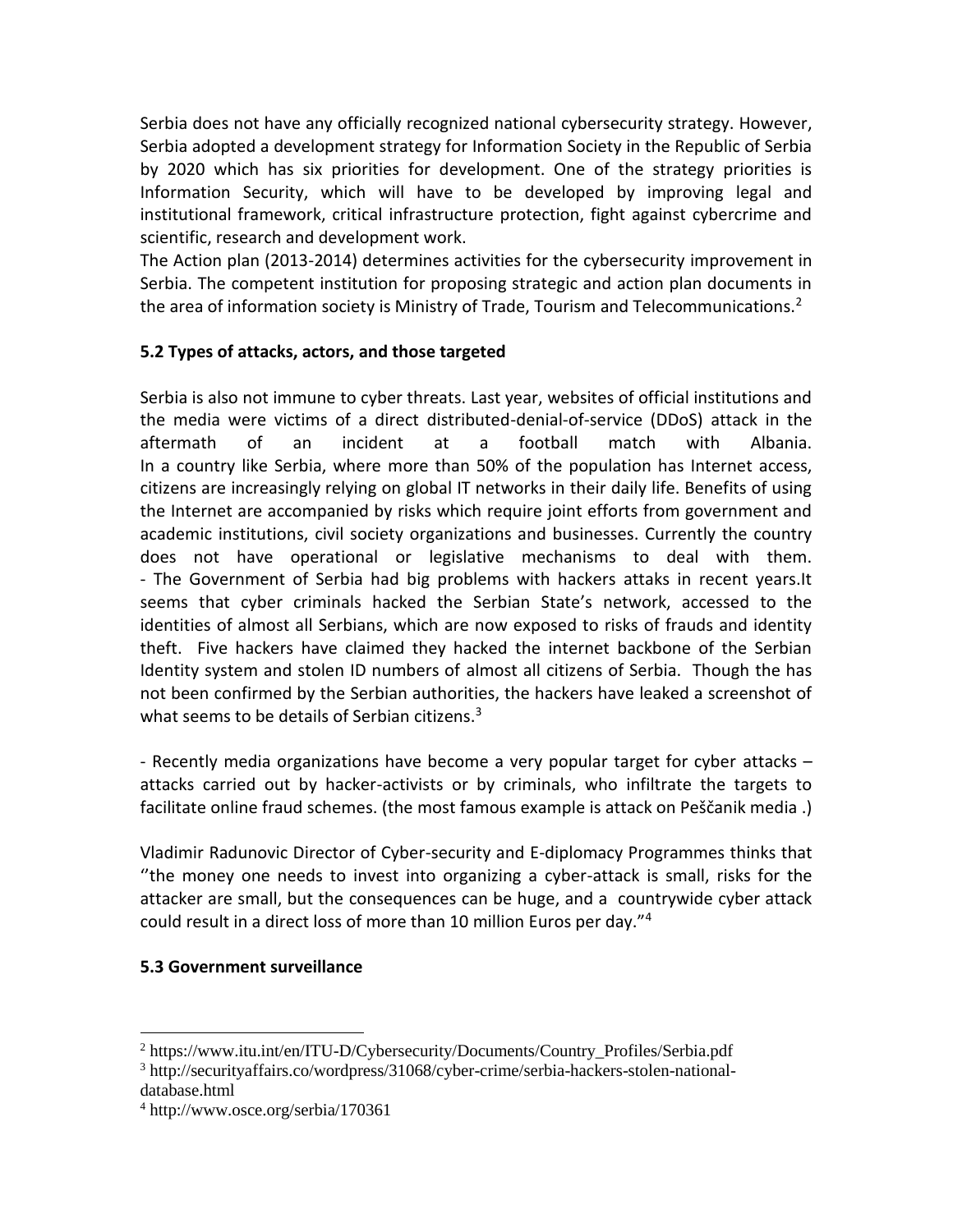There are no government restrictions on access to the Internet, e-mail, or Internet chat rooms. There are isolated reports that the government monitors e-mail. Individuals and groups are able to engage in the peaceful expression of views via the Internet, including by e-mail.

The constitution prohibits arbitrary interference with privacy, family, home, or correspondence. While the law requires the Ministry of Interior to obtain a court order before monitoring potential criminal activity and police to obtain a warrant before entering property except to save persons or possessions, police occasionally fail to respect these laws. Most observers believe authorities selectively monitor communications, eavesdrop on conversations, and read mail and e-mail. Human rights leaders also believe that authorities monitor their communications. The law obliges telecommunications operators to retain for one year data on the source and destination of a communication; the beginning, duration, and end of a communication; the type of communication; terminal equipment identification; and the location of the customer's mobile terminal equipment. While these data can be accessed by intelligence agencies without court permission, a court order is required to access the contents of these communications.<sup>5</sup> In 2013 the Constitutional Court of Serbia ruled that a court approval is necessary also for data collection.

OSCE Representative for Freedom of the Media Dunja Mijatović recently expressed her concern about the disappearance of various online contents in Serbia and the detaining of individuals because of their Facebook statuses regarding the great floods that hit the region. Websites that published critical articles aimed at the government, such as "Druga strana" and "Teleprompter", were under attack, while the whole "Blog" section of the daily newspaper website "Blic" was removed after journalist Dragan Todorović published a blog post called "AV ostavka" ("AV resignation").

On June 11th, Member of the European Parliament Marietje Schaake sent a letter to the European Commissioner for Enlargement and European Neighbourhood Policy Štefan Füle regarding the cases of online censorship and intimidation of individuals in Serbia.

# **Part 6: Legal Overview**

# **6.1 Laws**

# **Constitution 2006:**

Article 50 of the Constitution of the Republic of Serbia prescribes freedom of the media: "Everyone shall have the freedom to establish newspapers and other forms of public information without prior permission and in a manner laid down by the law.

http://www.state.gov/j/drl/rls/hrrpt/2012humanrightsreport/index.htm?year=20 12&dlid=204336#wrapper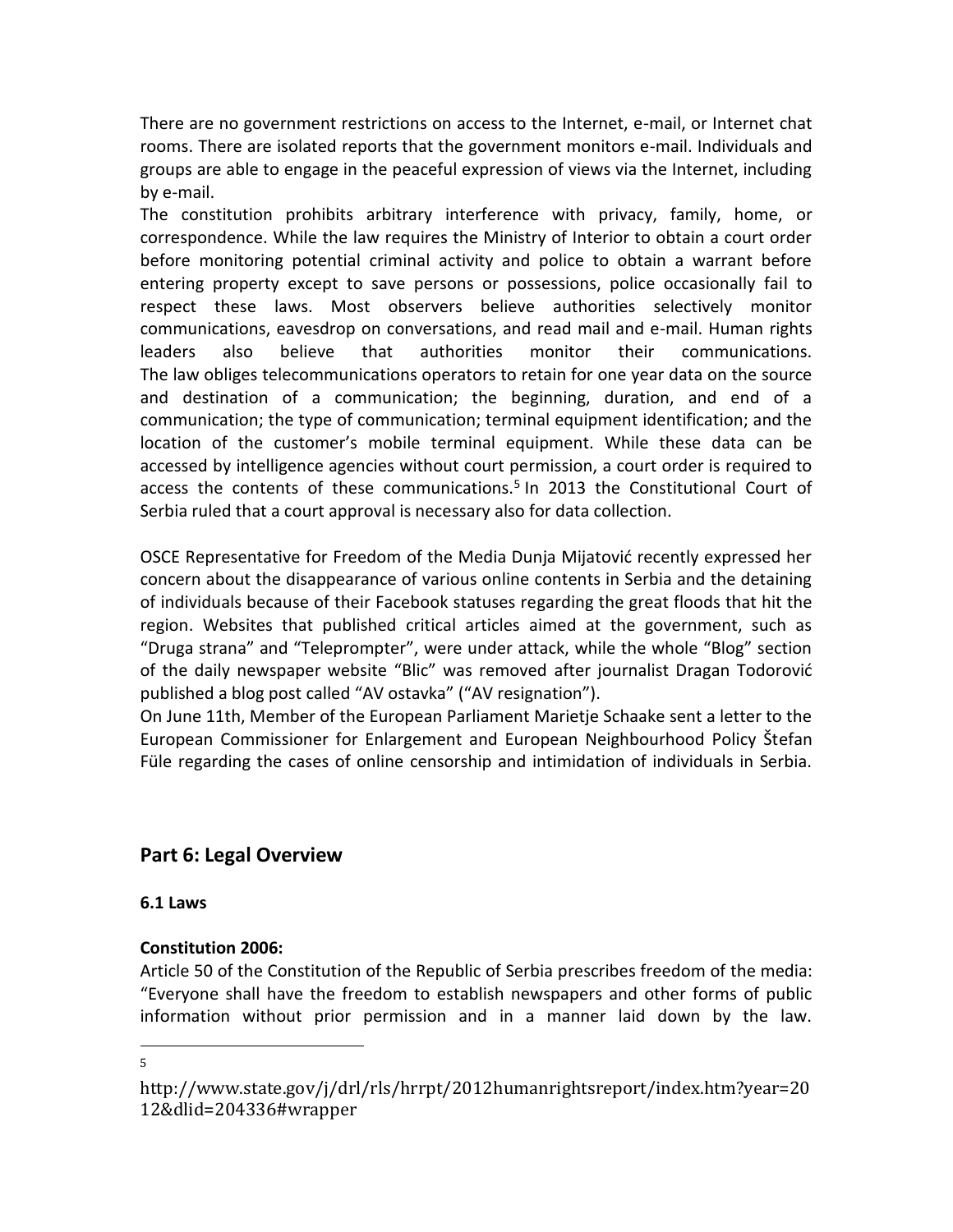Censorship shall not be applied in the Republic of Serbia. Competent court may prevent the dissemination of information through means of public informing only when this is necessary in a democratic society to prevent inciting to violent overthrow of the system established by the Constitution or to prevent violation of territorial integrity of the Republic of Serbia, to prevent propagation of war or instigation to direct violence, or to prevent advocacy of racial, ethnic or religious hatred enticing discrimination, hostility or violence. The law shall regulate the exercise of right to correct false, incomplete or inaccurately imparted information resulting in violation of rights or interests of any person, and the right to react to communicated information".

Furthermore, The Constitution guarantees numerous other rights related to internet data protection and freedom of expression, such as Confidentiality of letters and other means of communication (Article 41), Protection of personal data (Article 42), Freedom of thought, conscience and religion (Article 43), Freedom of thought and expression (Article 46), Right to information (Article 51).

However, Article 20 of the Constitution prescribes general conditions for restrictions of human rights - Human and Minority Rights guaranteed by the Constitution may be restricted by the law if the Constitution permits such restriction and for the purpose allowed by the Constitution, to the extent necessary to meet the constitutional purpose of restriction in a democratic society and without encroaching upon the substance of the relevant guaranteed right. Also, articles listed above contain certain reasons for restriction, such as conducting a criminal procedure, protection of the public safety, public health, protection of rights and reputation of others etc.

#### **European Convention on Human Rights, ratified in 2003:**

Article 16 of the Serbian Constitution prescribes: "Generally accepted rules of international law and ratified international treaties shall be an integral part of the legal system in the Republic of Serbia and applied directly. Ratified international treaties must be in accordance with the Constitution".

Therefore, Article 10 of the ECHR is directly applicable in Serbia.<sup>4</sup> Article 10 prescribes extensive protection of the freedom of expression, including freedom to hold opinions and to receive and impart information and ideas without interference by public authority and regardless of frontiers. However, this right may also be the subject to certain restrictions, for the same reasons listed in Serbian Constitution.

#### **Law on Electronic Communications**

This Law governs the terms and manner of performing the activities in the electronic communications sector; powers of the government authorities in the electronic communications sector; the status and operation of the Republic Agency for Electronic Communications; protection of rights of users and subscribers; security and integrity of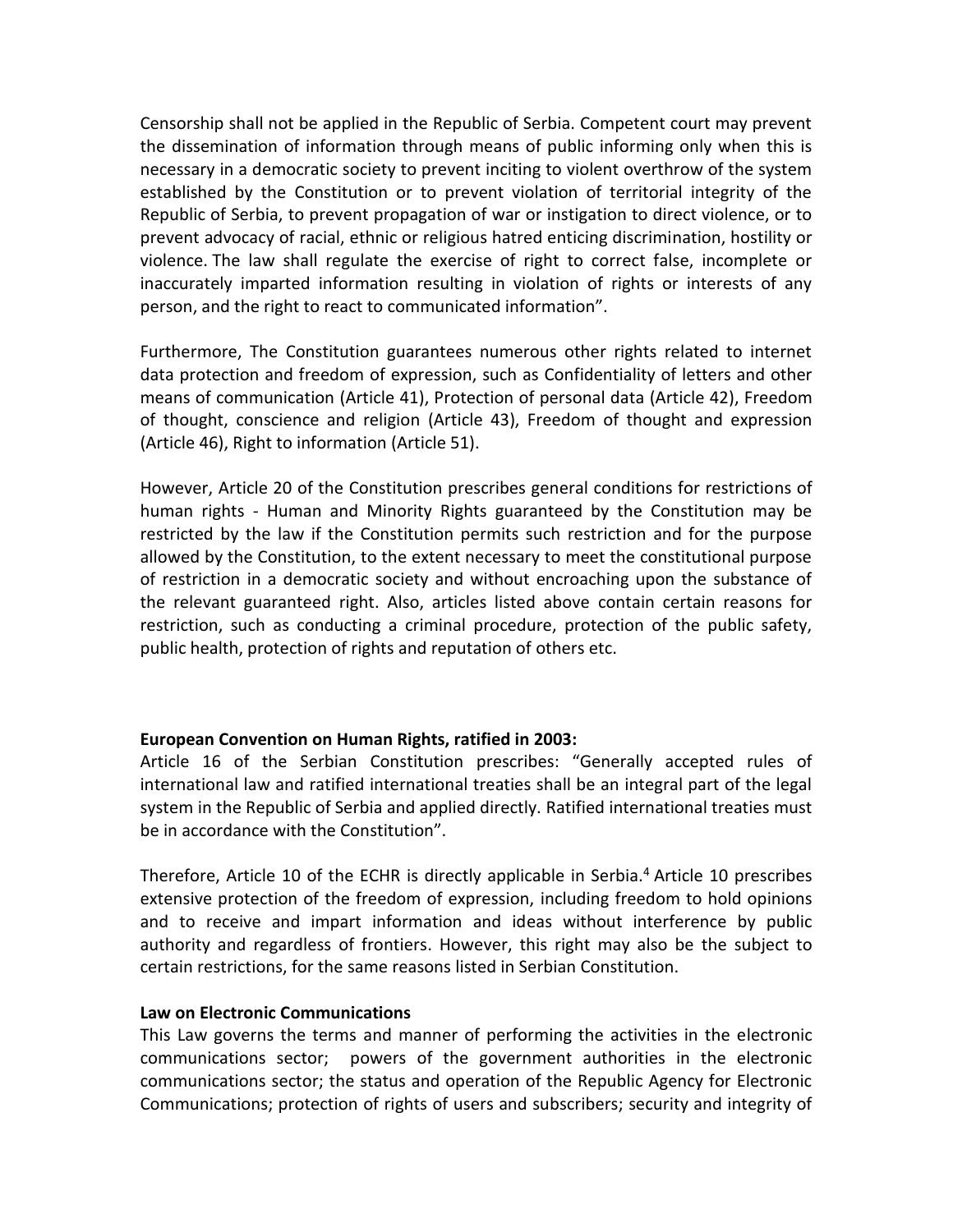electronic communications networks and services; protection of privacy within the sector of electronic communications; lawful interception and data retention; fees; public consultation procedures in the electronic communications sector; performing electronic communications activities according to the general authorization regime; design, construction or installation, use and maintenance of electronic communications networks, associated facilities, electronic communications equipment and terminal equipment; interconnection and access; universal service provision; market analysis; designation of operators with significant market power (SMP) and the Agency's regulatory competencies related to operators with SMP; management and use of addresses and numbers; media content distribution and broadcasting; supervision over the enforcement of this Law; penalties for actions contrary to the provisions of this Law and other issues of relevance to the functioning and development of electronic communications in the Republic of Serbia.

In 2013, the Constitutional Court of Serbia brought a Decision (published in the Official Gazette of Serbia No. 60/2013, 10.07.2013.) ruling that two articles of this law were unconstitutional. The court ruled that inviolateness of confidentiality of letters and other means of communication is inviolable includes any data related to electronic communication. Therefore, declination of this Article of Constitution when using the data about when, with whom, from where and how long did a person make contact via electronic communication is possible according to Article 41 par. 2 of the Constitution, which means that this data may only be used for a limited time and upon a Court Decision, in case it is necessary for purposes of criminal investigation or protection of security of Serbia, in accordance with the law.

#### **The Law on media and Public Information**

This law outlines the rules governing public information. The purpose of the law is to secure and protect the presentation, reception and exchange of information, ideas and opinions through the media. Additionally, to promote the values of a democratic society, conflict prevention and peacekeeping through truthful, timely, reliable and complete information. The law promotes editorial autonomy of media organizations, the free flow of information. It specifically prohibits state actors from pressuring, threatening or blackmailing editors, reporters or sources of information. There are also provisions that prohibit hate speech, protect private life and personal records, and certain court procedures which may breach provisions of the law. It is also stated that public information is free and cannot be subject to censorship.

#### **Criminal Code**

In 2012, defamation has been decriminalized, and is now a civil offense. Articles criminalizing *insult* remained in Criminal Code. Such offences are technically not punishable by prison sentence, but journalists can still be imprisoned if they are unable to pay associated fines. Investigative reporters and media outlets risk lawsuits or threats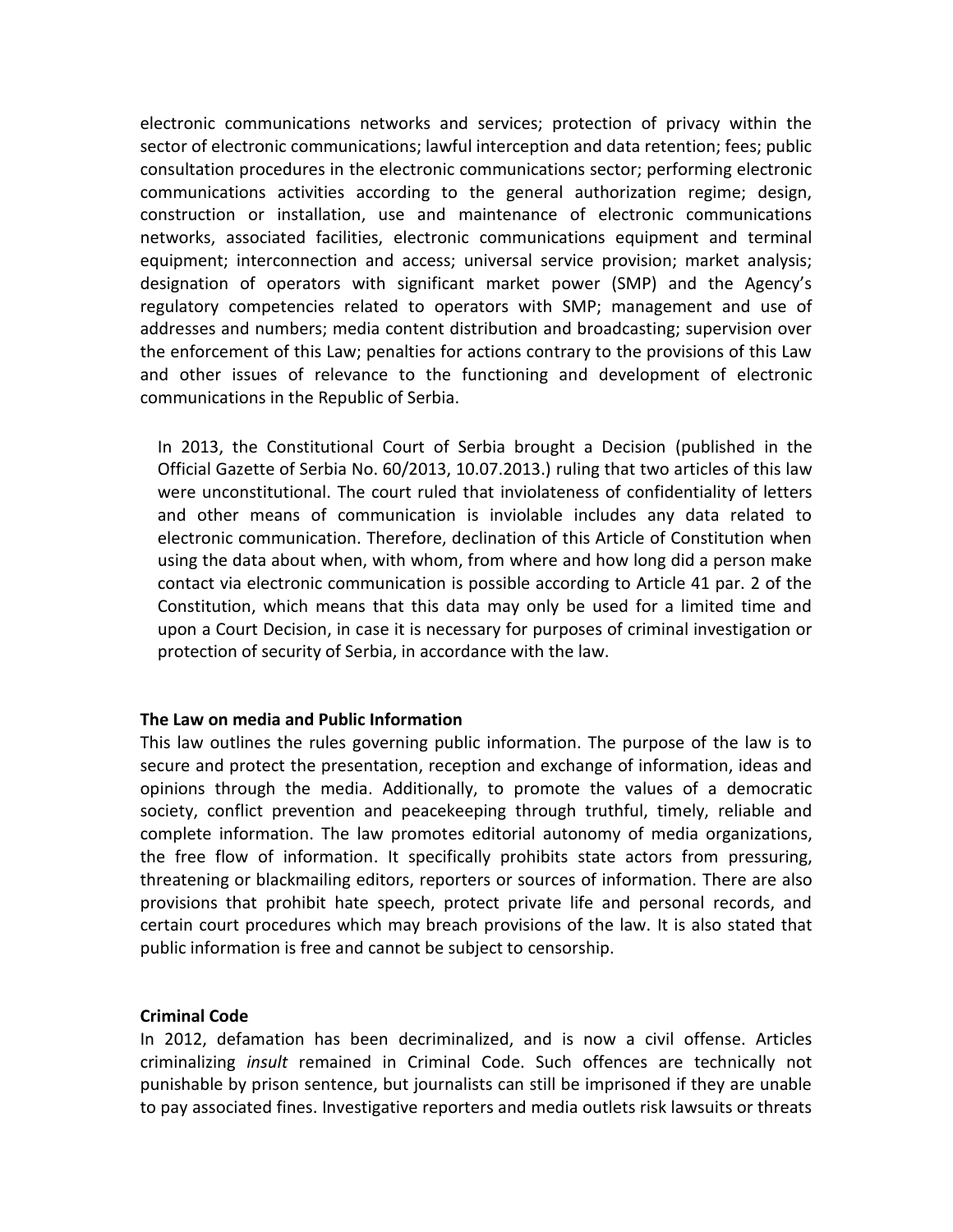of legal action for insulting "powerful" people. In July, a Belgrade Appeals Court upheld an October 2013 defamation ruling requiring the B92 broadcaster to pay 200,000 Serbian dinars (\$2,280) in connection with an article that implicated a former assistant minister of health in mismanagement of public funds.

In 2014, there was a notable decrease in court rulings in which heavy fines were levied in response to politicians' claims of being slandered in the media. Journalists attributed the shift to an improved understanding among judges of Serbia's media laws. Nevertheless, some confusion within the judiciary over Serbia's media laws continues; in particular, journalists say that judges often ignore a law holding that journalists cannot be penalized for publishing or rewording official government statements.

The criminal code outlines *criminal offences against the security of computer data*, which includes unauthorized access to protected computers, computer networks and electronic data processing.

Besides, there are numerous criminal offences that aim at protecting personal data, such as Violation of Privacy of Letter and other Mail (Article 142), Unauthorised Wiretapping and Recording (Article 143), Unauthorised Photographing (Article 144), Unauthorised Publication and Presentation of another's Texts, Portraits and Recordings (Article 145), Unauthorised Collection of Personal Data (Article 146)

Also, Article 387 of Criminal Code of Republic of Serbia (Racial and other discrimination) prohibits hate speech:

Who spread or otherwise make publicly available texts, images or any other representation of ideas or theories advocated or encourages hatred, discrimination or violence against any person or group of persons based on race, color, religious affiliation, nationality, ethnic origin or other personal property, shall be punished by imprisonment of from three months to three years.

# **Criminal Procedure Code**

Criminal Procedure Code of Serbia introduced several special investigative techniques for criminal investigations, upon the written and reasoned request of a Public Prosecutor. These interception methods include secret surveillance of communication, secretly monitoring and recording of a suspect, and computer data search of a suspect.

#### **Law on Free Access to Information of Public Importance**:

The law is created to allow all individuals living in Serbia the right to obtain information from government authorities. This law contains four basic legal rights regarding access to information of public importance (Article 5):

• the right of the applicant to be informed whether the public authorities hold have specific information, i.e. whether it is otherwise accessible;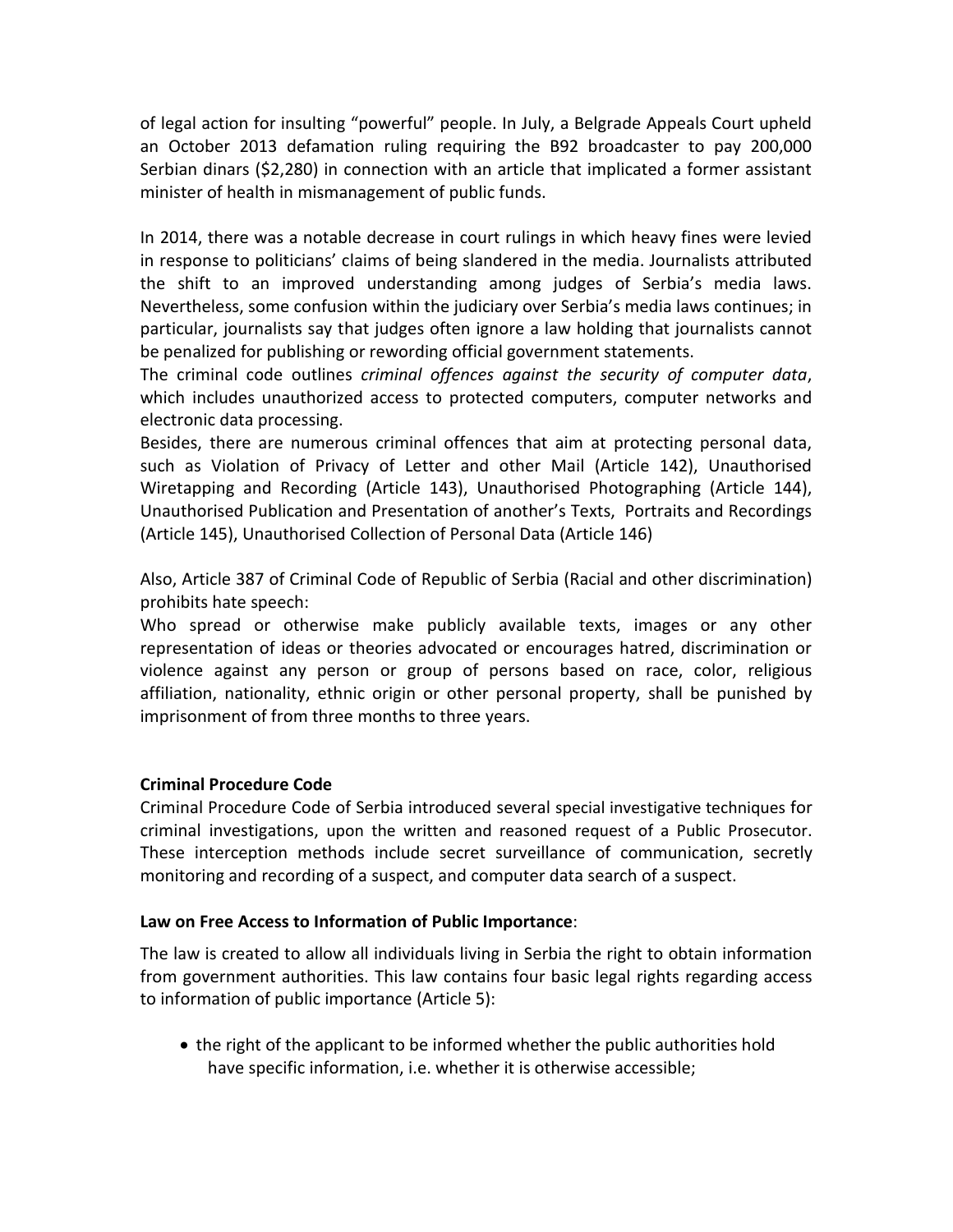- the right of the applicant to have the information of public interest accessible by providing free of charge insight in a document containing the information;
- the right of the applicant to obtain a copy of the document containing the requested information, upon reimbursing the necessary costs of copying the document and
- the right of the applicant to receive a copy of the document sent to the address by mail, fax, electronically or otherwise, upon reimbursing the costs of sending

If the requested information is already available to the public, the applicant is entitled to be informed by the body about where and when it was published. If the document contains information that the public has no legitimate interest to know, the applicant has the right to access other parts of the documents. According to this Law, Information of public importance is information held by a public authority body, created during or relating to the operation of a public authority body, which is contained in a document and concerns anything the public has a justified interest to know.

#### **Law on Personal Data Protection:**

This law sets out the conditions for personal data collection and processing, the rights and protection of persons whose data are collected and processed, limitations to personal data protection, proceedings before an authority responsible for data protection, data security, data filing, data transfers outside the Republic of Serbia and enforcement of this law. According to the law, every person is entitled to personal data protection regardless of their nationality and residence, race, age, gender, language, religion, political and other affiliations, ethnicity, social background and status, wealth, birth, education, social position or any other personal characteristic. The law introduces the Commissioner for Information of Public Importance and Personal Data Protection, who is responsible for personal data protection, as an autonomous public authority who exercises his/her powers independently.

Although the current law implements basic European data protection principles, it is not complied with Directive 95/46. The law does not prescribe possibility to collect personal data by granting consent through online platform, by ticking boxes, which makes the application of the law in era of digitalization almost impossible. It obliges data controllers to obtain consent of data subjects signed certified electronic signatures. It is difficult to expect that internet users will use electronic signatures. In accordance with Action Plan published on website of Ministry of Justice, the Law shall be complied with Directive 95/46 and GDPR. The basis for compliance shall be Draft model of Law, released by the Commissioner.

However, the Draft Law (released by Ministry of justice) is neither complied with the Draft Model of Commissioner and with Directive, nor with GDPR. Now, it is expected that the new Government, in the context of accession negotiations of Chapters 23 and 24, release the new draft of Law.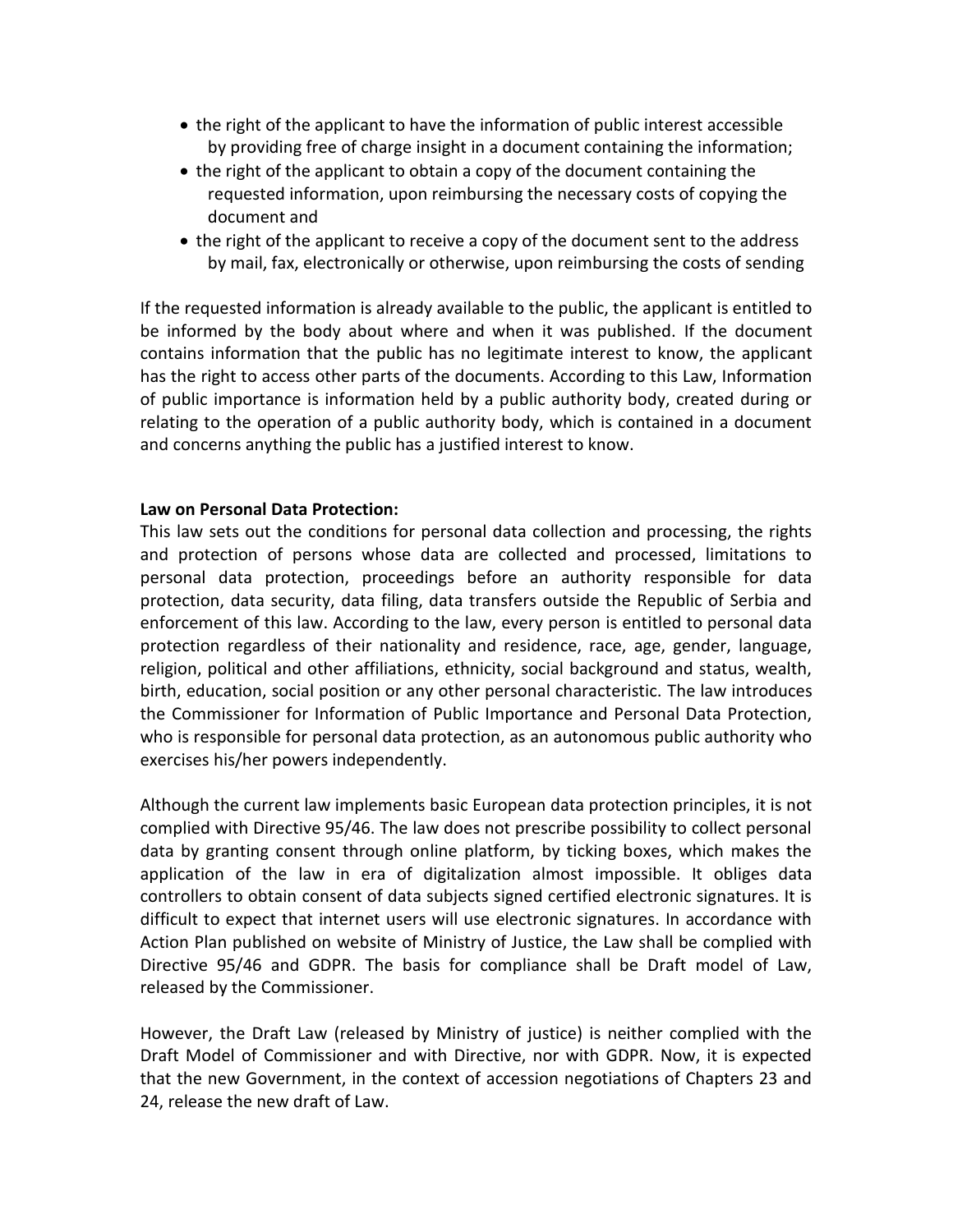#### **The Electronic Media Act**

Adopted in 2016, this law regulates the conditions and manner of audio and audiovisual media services, conditions and procedures for issuing licenses for the provision of audio and audio-visual media services, and other issues relevant to the field of electronic media. Furthermore, it introduces the regulatory body for electronic media, its organization and field of work.

#### **Law on Copyright and Related Rights:**

This law regulates the rights of the authors of literary, scientific and artistic works (the copyright), right of performers, right of the first publisher of a free work, rights of producers of phonograms, videograms, broadcasts and databases, and rights of the editors of printed editions as rights related to the copyright, the way of exercising the copyright and related rights and the judicial protection of such rights. In the case of exploitation of the copyright work under the provisions of this law on copyright restrictions, the name of the author and the source from which the work is taken must be stated.

#### **6.2 Litigation**

#### **The Public Information Law – Hate Speech:**

First-instance verdict (November 2011) of the First Basic Court in Belgrade for severe discrimination of LGBT people against Dragan Marković Palma, president of the political party One Serbia (Jedinstvena Srbija, JS) and the mayor of Jagodina, marking the first time in Serbia that a politician is penalized for *hate speech* and *discrimination* of the LGBT population. The decision is confirmed by the Second Instance Court.

#### **Causing Panic and Disorder Arrests**

During floods in Serbia in 2014, many people were arrested (including minors) and detained for spreading information via social networks (facebook, twitter etc) about seriousness of the floods as well as number of victims. None of the procedures resulted in court cases after the initial investigation. It is suspected that the arrests were made to repress citizens who published information different from that published by official authorities.

#### **Endangerment of Safety**

Lawyers' Committe for Human Rights filed a criminal charge against a former spokesman for the anti-terrorist unit of Ministry of Interior, Radomir Pocuca, since he published the call for football fans to unite and fight against the non-governmental organization, Women in Black.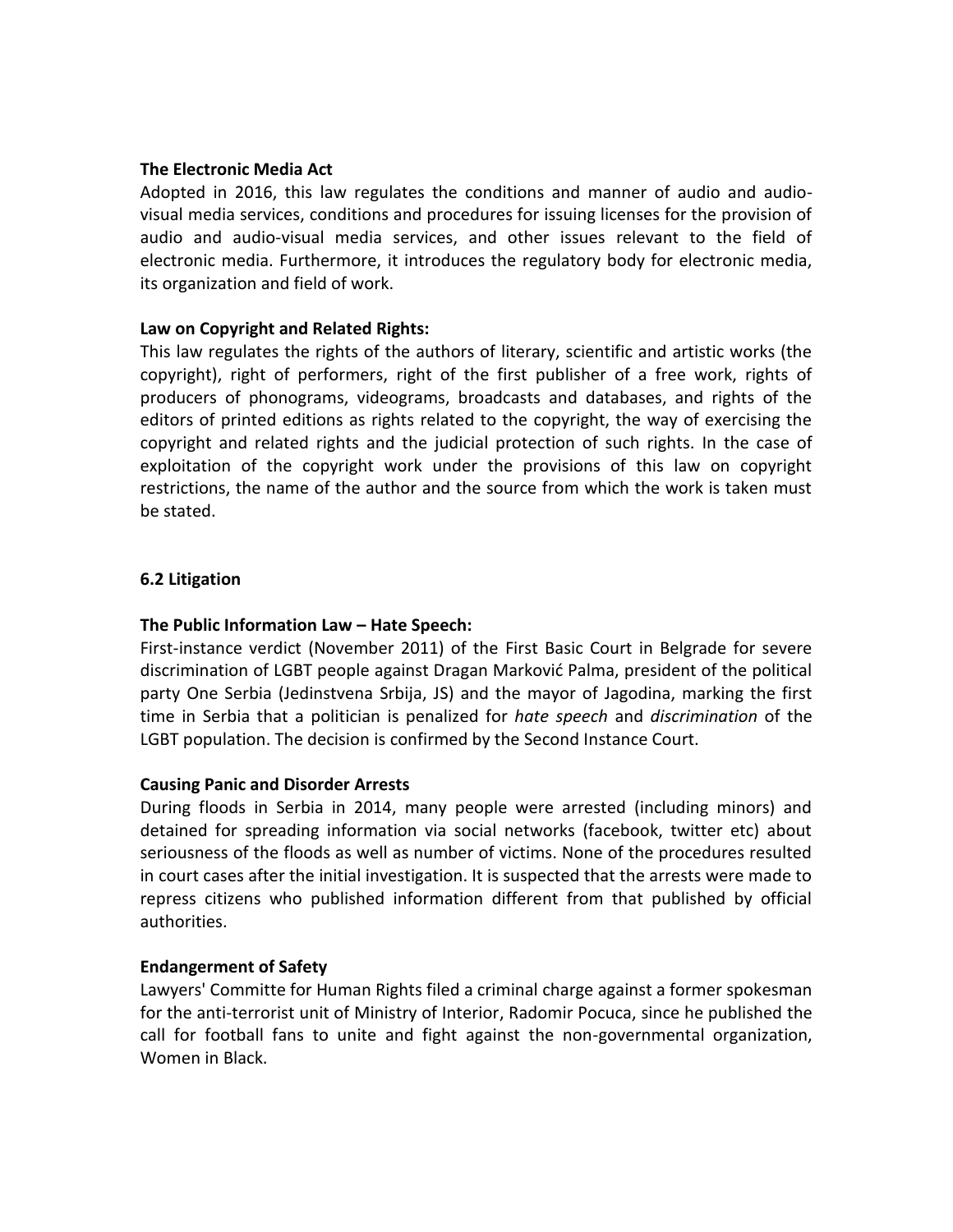The statement was posted on his personal Facebook page, the day before a silent vigil by Women in Black on 26 March to commemorate the anniversary of the start of the international armed conflict in Serbia and Kosovo in 1999. This call for a lynching caused an avalanche of threats, in person, on Facebook and via e-mail. Threats were particularly serious because they came from a civil servant at an institution in charge of law enforcement and the prevention of violence. The case is still ongoing before the Higher Court in Belgrade, rendering and pronouncing decision is expected on December  $14<sup>th</sup>$ .

# **Part 7: Information Campaigns and Internet Activism**

- Advocacy work on IF
	- $\circ$  Topics of activism, activist networks and campaign
	- o Mediums: social media, journalism, blogs, etc
- Government Response
- Opportunities for additional/alternative advocacy

# **Failure to Protect Citizens' Personal Data**:

In November 2014, social networks began to circulate a link to the file (that weighs more than 19 gigabytes), made up of over 4000 financial documents including personal data. It contained information on exactly 5,190,396 Serbian citizens. During the inspection, the Commissioner for Information of Public Importance and Personal Data Protection determined that the document in question was located on a publicly accessible page on the site of the Agency, since an unspecified date in February 2014 – for more than 10 months. To record this is the largest breach of privacy of the citizens of Serbia.

On October 12<sup>th</sup> 2016, the Commissioner for Information of Public Importance and Personal Data Protection warned the public that the misdemeanor proceedings against the persons responsible in the Agency for privatization, i.e. directors and agents of the agency at the time of the incident when they compromised identification numbers of almost all adult citizens of Serbia, will soon be obsolete.

# **Civic Activism During Floods in 2014**

Internet activism was organized from the first day of the flood (13.05.2014.), in order to collect and exchange accurate information from affected areas to organize help for those in need. The involvement of citizens and activists were focused on humanitarian and legal issue that arose from the devastating affects of the May 2014 floods.

# **Censorship Related to Floods of 2014**

Only few days after the floods and widely spread citizens' activism, "The other side" and portal "Teleprompter" were temporarily incapacitated; additionally, the entire blog of Dragan Todorovic published on web portal "Blic" was deleted.